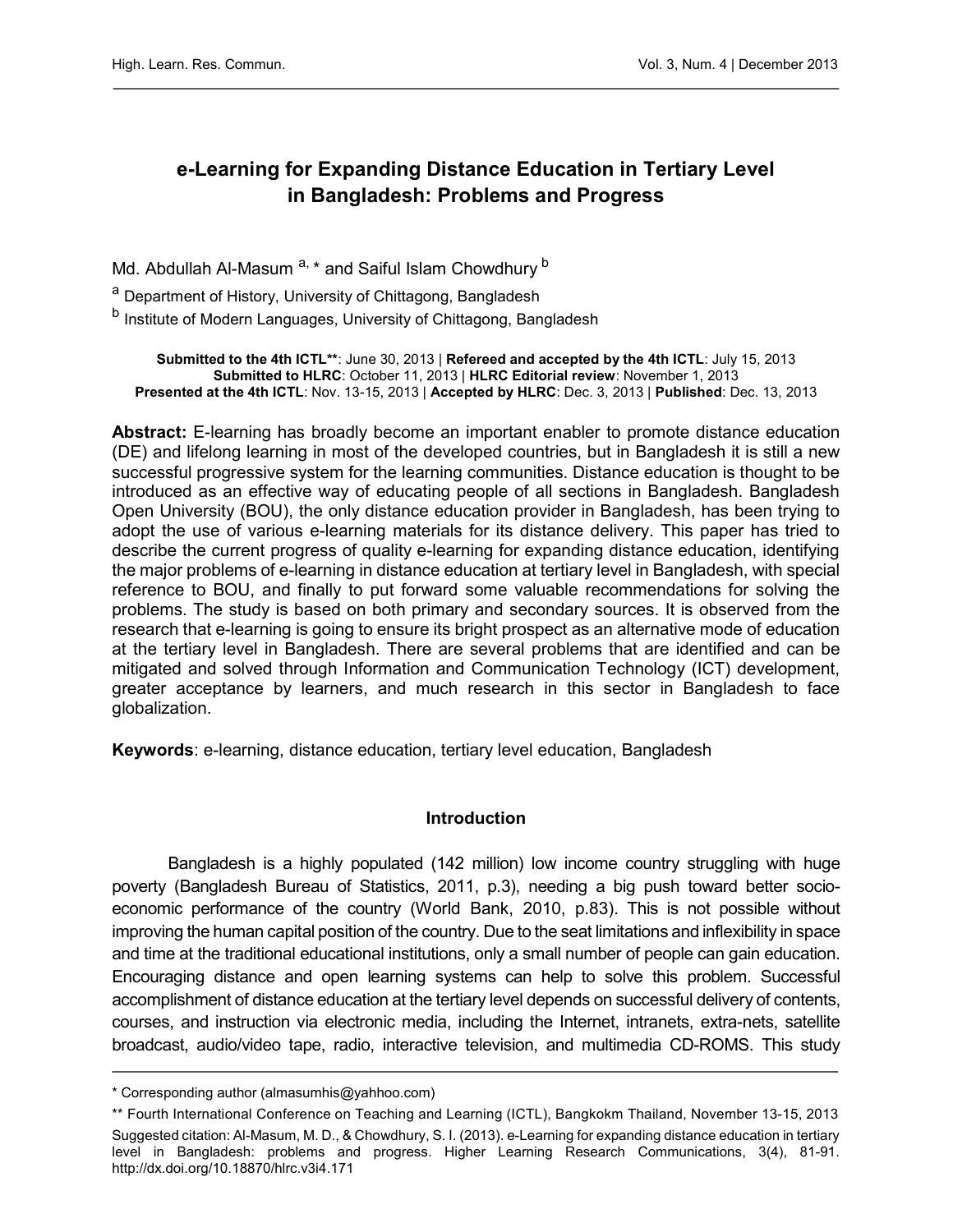illustrates technological, psychological, socio-cultural, and economic factors that would affect successful implementation of distance education for tertiary level studies in Bangladesh. In spite of socio-economic constraints, information and communication technologies (ICTs) are rapidly expanding in the country, and thus offering a new scope for the use of e-learning for the promotion of distance education. This paper focuses on different issues that stimulate successful e-learning practices for expanding distance education at the tertiary level in Bangladesh.

## Objectives of the Study

The specific objectives of the study are as follows:

- To focus on the current progress of quality e-learning for expanding distance education at the tertiary level in Bangladesh.
- To highlight successful implementation with examples of e-learning concepts in distance education.
- To identify the problems of e-learning in distance education in tertiary level in Bangladesh and to recommend solutions for the problems.

## Methodology

To fulfill the above objectives of the study, the researcher has used primary and secondary source materials on e-learning for distance education programs in Bangladesh, especially in BOU. As for primary sources, the researcher has examined and analyzed most of the official records and printed materials related to e-learning for distance education in BOU. To solve the problems under the present study, opinions from IT experts and e-learners in different institutes have been considered. In addition, various secondary sources in the form of articles in the professional, national, and international journals; study books; and websites have been used.

## Findings and Discussion of the Study

## Recent Progress of e-Learning for Distance Education

In Bangladesh, e-learning was first introduced as early as the 1960s. It began with the distribution of 200 radio receivers throughout the country, which led to the creation of an Audio-Visual Cell (AVC), and later the Audio-Visual Education Centre (AVEC) in 1962. In 1978-1980, a pilot project entitled 'School Broadcasting Program (SBP)' was undertaken. In 1983, the SBP and AVEC were merged to form the National Institute of Educational Media and Technology (NIEMT). In 1995, the Bangladesh Institute of Distance Education (BIDE) was established and NIEMT was incorporated into BIDE. In 1989, as per the request of the Government of Bangladesh, the Asian Development Bank (ADB) sent a 'fact finding mission on open university' to Bangladesh. Then, a feasibility study on an open university was conducted through a 'Technical assistance Project (TAP)' under the assistance of ADB (BOU, 2004). In the end, Bangladesh Open University (BOU) was established in 1992 by an Act passed in the Bangladesh National Parliament (Bangladesh Gazzette, 1992). BIDE merged with it. BOU came under government budget in 1999 with a condition that it would generate sufficient revenue for its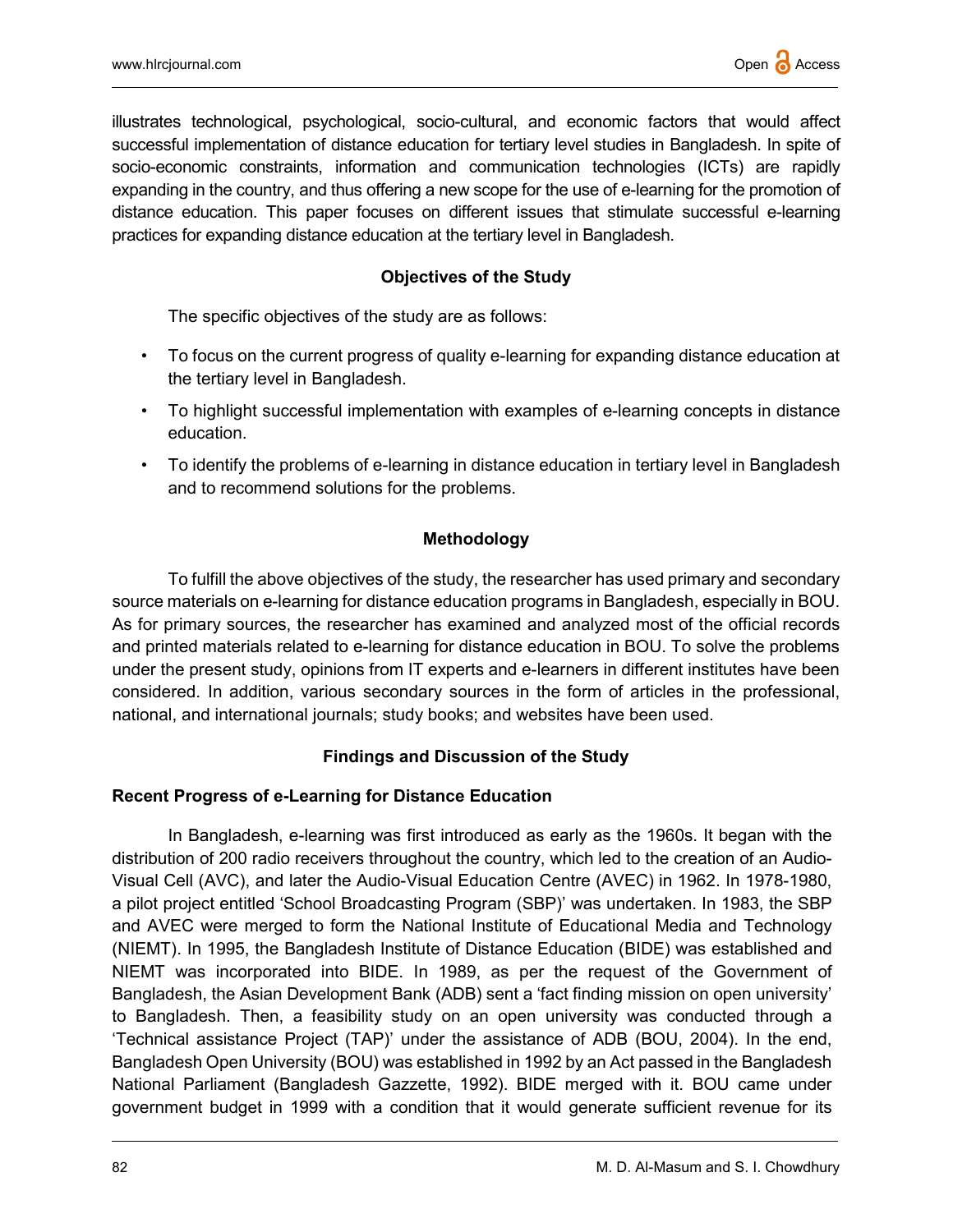survival. Its prime objective is to transform the country's vast human resources into an educated and trained work force by extending to them a wide range of academic programs both formal and non-formal by using different delivery technologies (Bangladesh Gazzette, 1992). BOU provides tertiary education and professional training in wide areas, such as agriculture, business, education, arts, science, and technology. The BOU has set up 12 regional resource centers (RRCs), 80 local centers (LCs), and more than 1000 tutorial centers (TCs) throughout the country (BOU, 2004). By 2002, BOU offered a total of 230 courses of study over a period of two-terms: Term-I (January-June) and Term-II (July-December) by distance education. BOU mostly depends on the correspondence model-print based delivery technology, and non-print delivery technologies are used as a supplementary component of print based delivery. It introduced several formal academic programs from Certificate to Master's Levels under six academic schools (see Table 1).

Present enrollment at BOU is 378,382 (see Table 2). This number is higher than the total enrollment of all traditional universities in the country (see Fig.1). It is noted that during the starting period of BOU, the total enrolled student was only five thousand in 1992. It is revealed that BOU education is superior to all other public universities in Bangladesh in terms of cost per student, male-female and teacher-students ratios, and income from the own source of the total budget (University Grant Commission [UGC], 2010, p. pp.15-16, 44, 130).

The mode of teaching is very significant for distance learning. Mixed approach uses several different media methods or deliveries, such as video and e-mail, compared to single mode which is one delivery method in BOU. According to Hirsch Buhl, Jackson, and Bishop (1995), "...single mode delivery systems do not provide enough instructional power to ignite the student's interest because they fail to provide student involvement". As a distinct mode of imparting education, BOU relies heavily on print materials, electronic media like radio-television and audiovideo cassettes, and face-to-face tutorial services. The use of these techniques helps BOU to take its academic programs to the doorsteps of people far and wide. It makes room for in-house education. Considering the rapid expansion of ICTs in the country, BOU should introduce more electronic media like CD-ROM, e-mail, and internet for its advanced learners (Table1). Indeed, BOU has been broadcasting some radio and TV programs for the students of each formal program through national TV and radio. The broadcasting time of those programs are sometimes not convenient to the target learners. In such a situation, efforts are underway to introduce video conferencing and web-based materials for distance delivery in BOU. It is also important to mention that BOU is now supplying audio and video materials as supplementary component to most of the programs (Hossain & EI Saddik, 2003; see also Kamal & Sultana, 2002). So, BOU could easily create copies of those recorded programs on multimedia CDs and add with respective pack up of course materials (Table 1).

BOU has well-trained and skilled academic and management staffs. Almost all teachers and higher ranked officers received an advanced training in distance and open learning in home and abroad funded by the Asian Development Bank during the project period in 1992-1998. (BOU, 1998).

e-Learning for Expanding Distance Education in Tertiary Level in Bangladesh… 83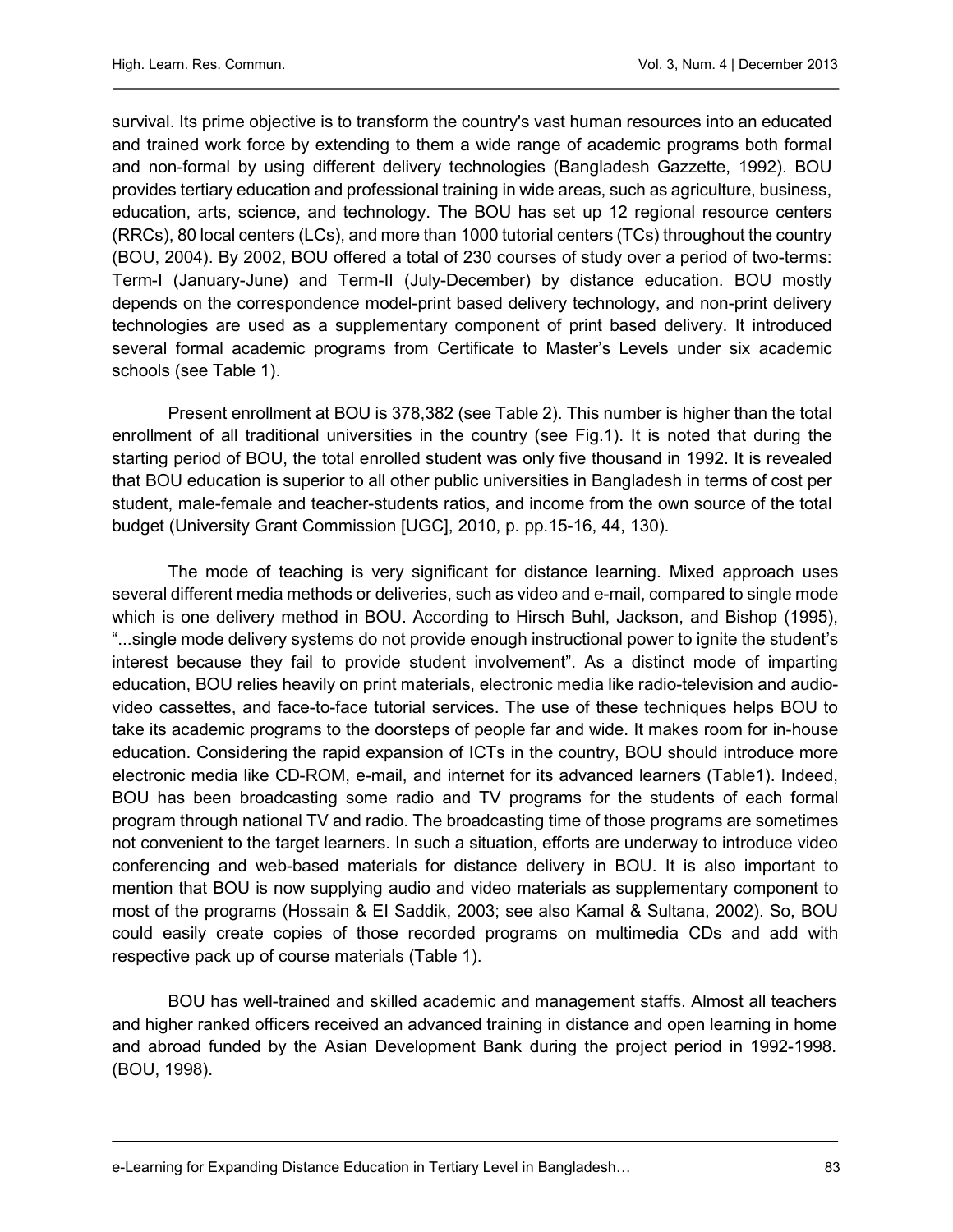|                                              | Formal                                                       |                 | Media used              |                          |
|----------------------------------------------|--------------------------------------------------------------|-----------------|-------------------------|--------------------------|
| <b>School</b>                                | <b>Programmers</b>                                           | Level           | <b>Current</b><br>media | <b>Proposed</b><br>media |
| <b>Open School</b>                           | 1. Secondary<br>School<br>Certificate<br>(SSC)               | Certificate     | Pr, TV, R               | <b>AC</b>                |
|                                              | 2. Higher<br>Secondary<br>Certificate<br>(HSC)               | Certificate     | Pr, TV,R                | <b>CDR</b>               |
| <b>School of</b><br><b>Education</b>         | 1. Certificate<br>in Education                               | Certificate     | Pr, TV,R                | CDR, EM                  |
|                                              | 2. Bachelor of<br>Education<br>(B.Ed.)                       | <b>Bachelor</b> | Pr, TV, R               | CDR, EM                  |
|                                              | 3. Master in<br>Education<br>(M. Ed.)                        | Master          | Pr, TV, R               | CDR, EM<br><b>OCW</b>    |
| <b>School of</b><br><b>Business</b>          | 1. Certificate<br>in<br>Management<br>(CM)                   | Certificate     | Pr, TV, R               | CDR, EM,<br><b>OCW</b>   |
|                                              | 2. Graduate<br>Diploma in<br>Management<br>(GDM)             | Diploma         | Pr, TV, R               | CDR, EM,<br><b>OCW</b>   |
|                                              | 3. Masters in<br><b>Business</b><br>Administratio<br>n (MBA) | Master          | Pr, TV, R               | CDR, OCW<br>EM           |
|                                              | 4. Commerce<br>in Executive<br>MBA/MPA                       | Master          | Pr, TV, R               | EM, OCW                  |
|                                              | 1.Certificate<br>in Livestock<br>and Poultry<br>(CLP)        | Certificate     | Pr, TV, R               | CDR, VC                  |
| <b>School of</b><br><b>Agriculture &amp;</b> | 2. Certificate<br>in                                         | Certificate     | Pr, TV, R               | CDR, VC                  |

### Table1. BOU Academic Programs, Style of Current and Proposed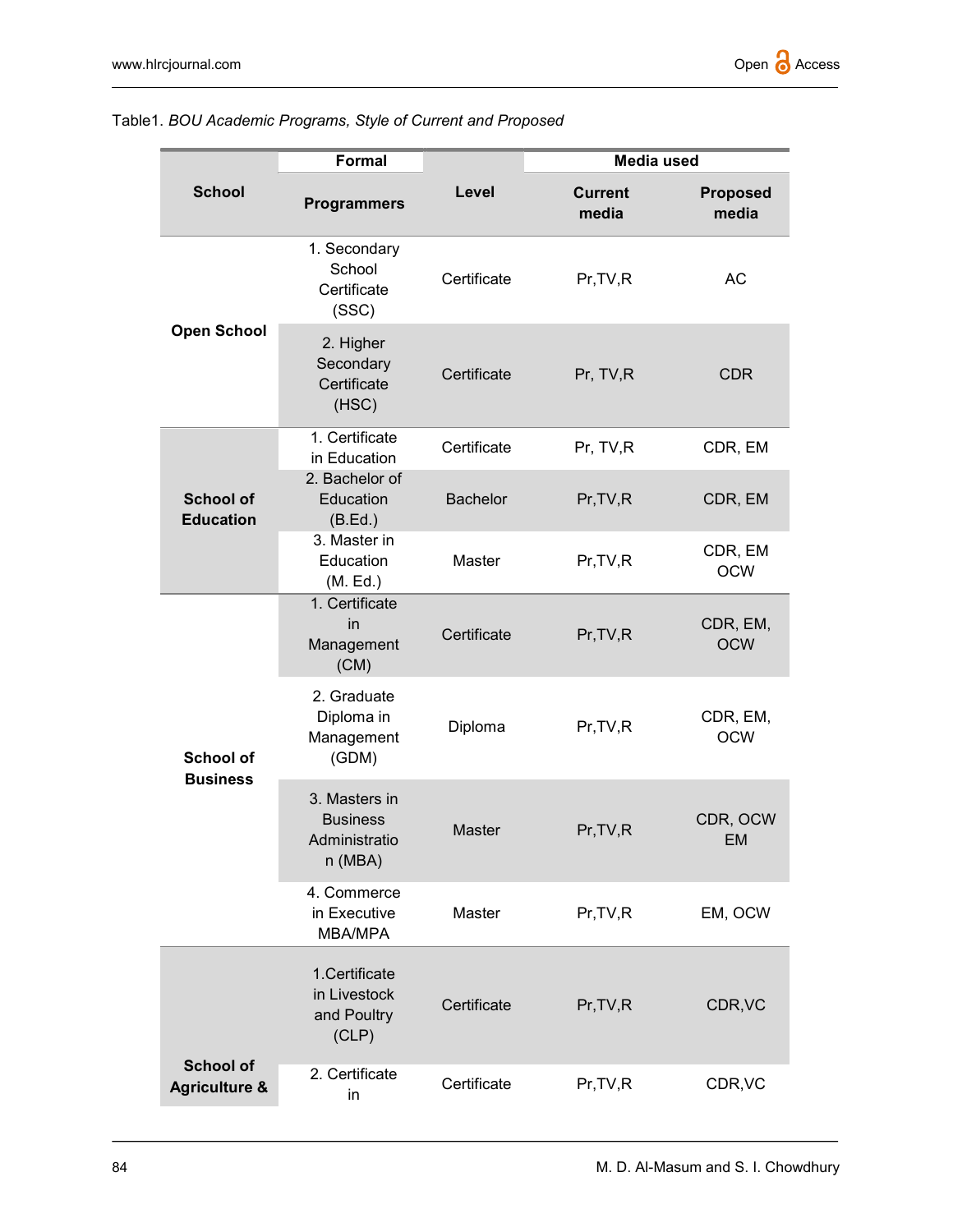| <b>Rural</b><br><b>Development</b>                                         | Pisciculture<br>& Fish<br>Processing                             |                 |                          |            |
|----------------------------------------------------------------------------|------------------------------------------------------------------|-----------------|--------------------------|------------|
|                                                                            | 3. Diploma in<br>Youth<br>Development                            | Diploma         | Pr, AC                   | CDR, VC    |
|                                                                            | 4. Bachelor of<br>Agricultural<br>Education<br>(BAgEd)           | <b>Bachelor</b> | Pr, TV, R                | CDR, VC    |
| <b>School of</b><br>Social Science,<br><b>Humanities &amp;</b><br>Language | 1.Certificate<br>in Arabic<br>Language<br>Proficiency            | Certificate     | Pr, TV, R, AC            | <b>CDR</b> |
|                                                                            | 2. Certificate<br>in English<br>Language<br>Proficiency          | Certificate     | Pr, TV, R, AC            | <b>CDR</b> |
|                                                                            | 3. Bachelor of<br>Arts/<br>Bachelor of<br>Social<br>Science      | <b>Bachelor</b> | Pr, TV, R                | CDR,EM     |
|                                                                            | 4. Bachelor of<br>English<br>Language<br>Teaching                | <b>Bachelor</b> | Pr, TV, R                | AC, VC, EM |
|                                                                            | 5. Master in<br>Education<br>(M.Ed)                              | <b>Master</b>   | Pr, TV, R,<br><b>CDR</b> | <b>EM</b>  |
| <b>School of</b><br>Science&<br><b>Technology</b>                          | 1.Deploma in<br>Computer<br>Science and<br>Application<br>(DCSA) | Diploma         | Pr, TV, R                | VC,EM,OCW  |
|                                                                            | 2.D.SC in<br><b>Nursing</b>                                      | <b>Bachelor</b> | Pr, TV, R                | VC,EM      |

Source: BOU (2011), Student Support Service Division Record.

\*VC= Video Cassette; AC=Audio Cassette; Pr=Print; TV= Television; R=Radio; OCW=Open Course Ware; CDR = CDROM; EM=E-mail.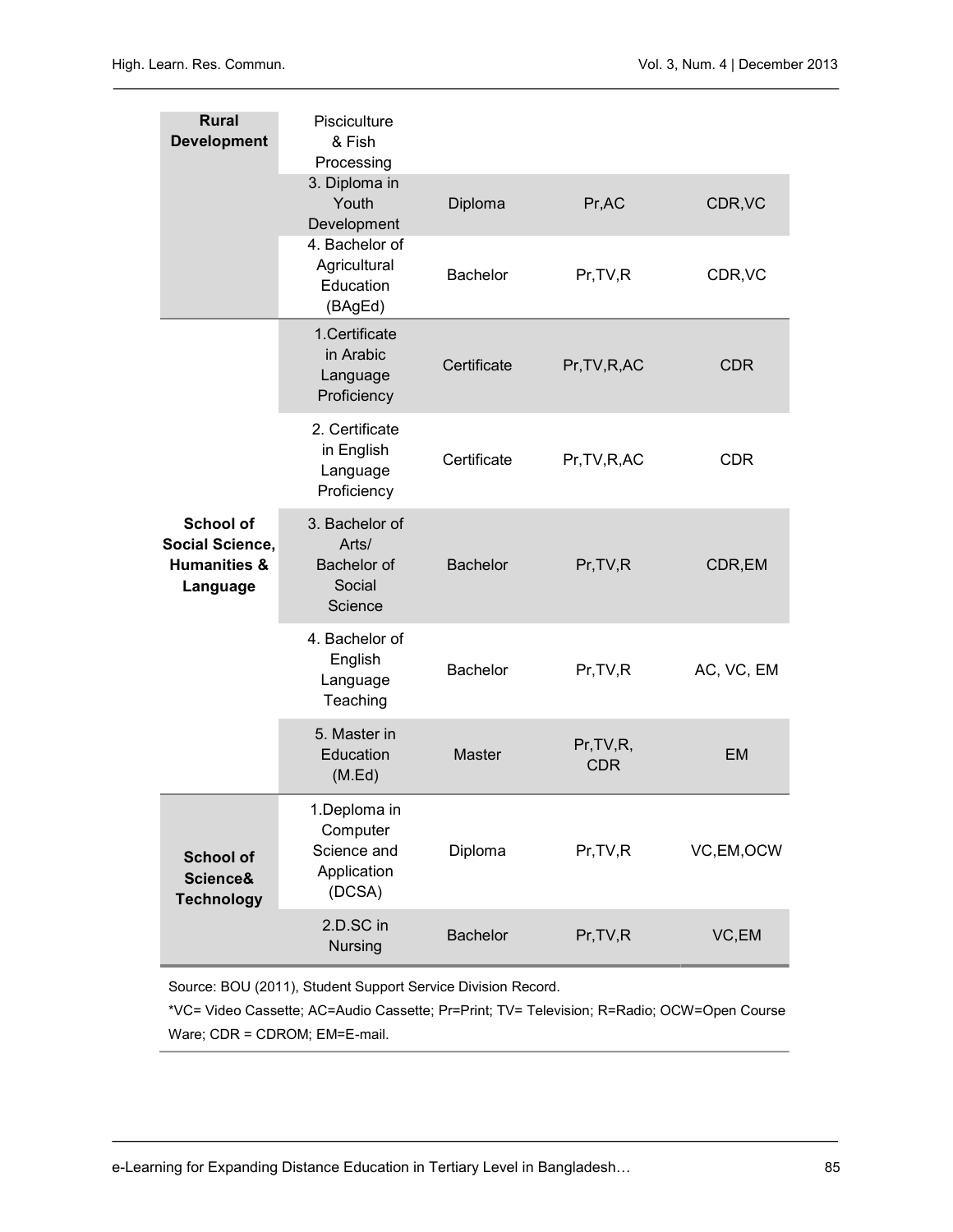| <b>Schools</b>                                           | Name of the Program             | <b>Total</b><br><b>Enrollment</b> |
|----------------------------------------------------------|---------------------------------|-----------------------------------|
|                                                          | M. Ed                           | 2,761                             |
| School of<br>Education                                   | B. Ed                           | 6,389                             |
|                                                          | C. Ed                           | 1,067                             |
|                                                          | <b>SSC</b>                      | 1,48,219                          |
| Open School                                              | <b>HSC</b>                      | 1,01,794                          |
|                                                          | <b>BBS</b>                      | 533                               |
|                                                          | <b>BA/BSS</b>                   | 1,11,467                          |
|                                                          | <b>CELP</b>                     | 22                                |
| School of<br>Agriculture and<br><b>Rural Development</b> | <b>CALP</b>                     | 135                               |
|                                                          | <b>BELT</b>                     | 35                                |
|                                                          | 4 Years Bachelor<br>Degree      | 286                               |
|                                                          | B.Ag.Ed                         | 2,601                             |
| School of                                                | <b>CPFP</b>                     | 41                                |
| Agriculture and<br><b>Rural Development</b>              | <b>CLP</b>                      | 129                               |
|                                                          | <b>DYDW</b>                     | 0                                 |
|                                                          | <b>PGDM/CIM</b>                 | 61                                |
| School of<br><b>Business</b>                             | BBA                             | 1725                              |
|                                                          | <b>MBA</b>                      | 248                               |
| School of                                                | CEMBA/CEMPA                     | 312                               |
| Science and<br>Technology                                | <b>DCSA</b><br>B. Sc in Nursing | 443<br>114                        |
| <b>Total student</b><br>3,78,382<br>enrollment           |                                 |                                   |

## Table 2. Program-Wise Total Student's Enrolment of BOU in 2010-2011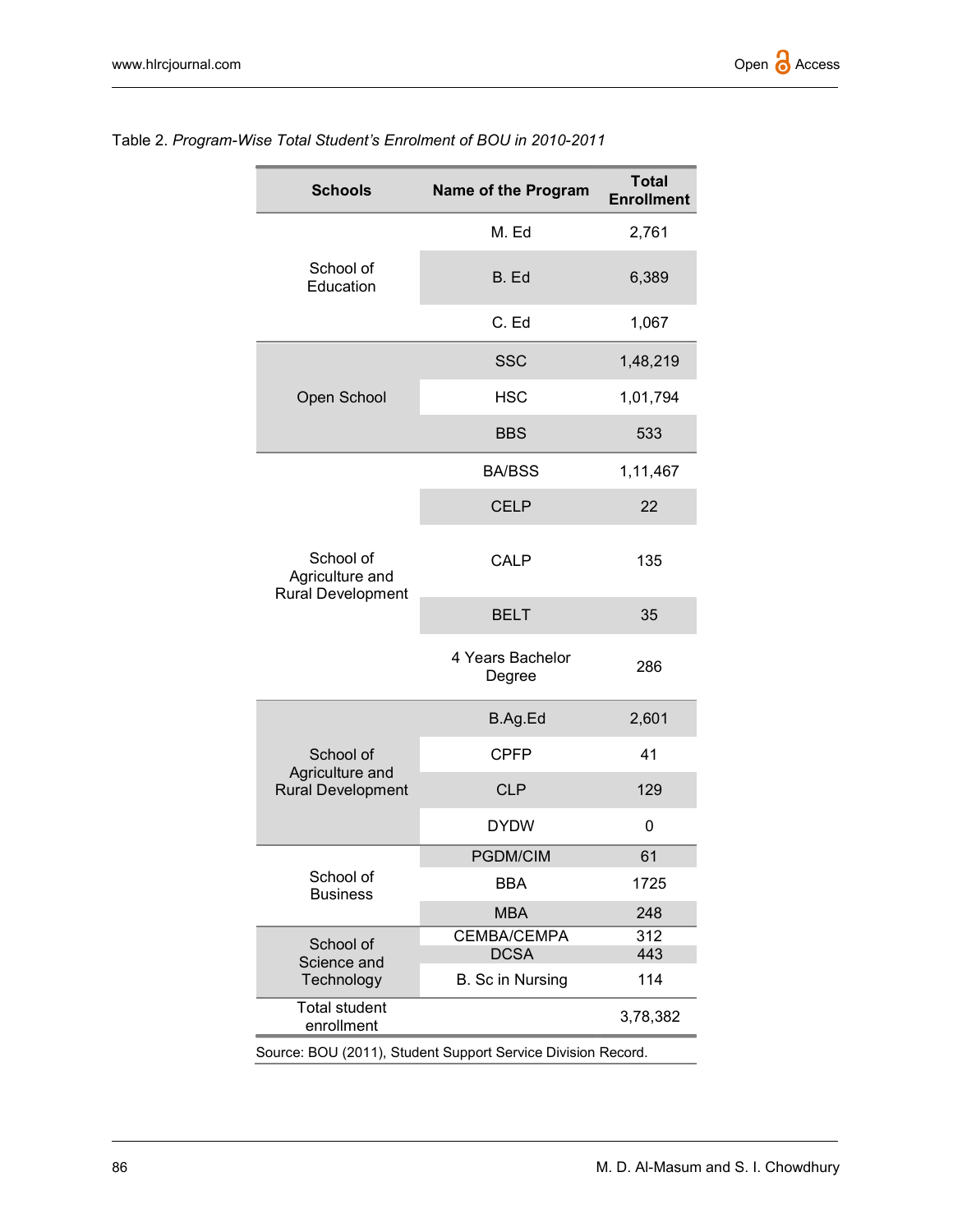

Figure 1. Comparative data of students enrolled in different types of universities. Source: University Grants Commission [UGC], 2010, p.127-130.

### Successful Implementation with Examples

Bangladesh, being a developing country, has had some progress in using technologies for e-learning, but is far away from using online delivery technology for distance education (Table 1), which is adequately done in the different developed countries (Islam & Selim, 2006). Personal computers in the country gained popularity in the early 1990s when they became more userfriendly and affordable, but the real boost came in 1998 when the Government exempted computers and ICT accessories from taxes, a move that coincided with substantial price reductions in the global market (Islam, 2011). As a result, modest progress has been made to admit students in BOU. It is also noted that, since its establishment, enrollment of students in BOU was rapidly increasing, which justifies the high demand of tertiary education and acceptance of distance learning in Bangladesh (Islam, 2007; Rahman, Shah, Alam, & Alam, 2005). Again, face-to-face instruction in the classroom is known as the best teaching practice, which allows more room for interactions between learners and teachers in BOU. Therefore, the rate of success in face-to-face teaching is always high (see Japan External Trade Organization [JETRO], 2004). BOU's evaluation system is very strict and similar to conventional universities, which also urged a similar statement regarding the successfulness of BOU as an example (Islam, 2010). It is observed that the average passing rate in the examination of students at conventional public universities ranged at the tertiary level from 80-95%, while in BOU the passing rate was almost the same (University Grant Commission, 2010).

Professional affiliations of BOU students are very diverse, from top-ranked government officials to bottom level workers, or unemployed youths or housewives. The number of rural students is higher than urban. Most of the students opined that BOU should take appropriate measures to introduce more flexible tools for facilitating e-learning and publish results of examinations within the academic calendar. It is also observed that a high rate of female participation and success rate in the tertiary level is positively significant (BOU, 2011). On the other hand, various media like TV, radio, newspaper, and recently mobile, are increasingly

e-Learning for Expanding Distance Education in Tertiary Level in Bangladesh… 87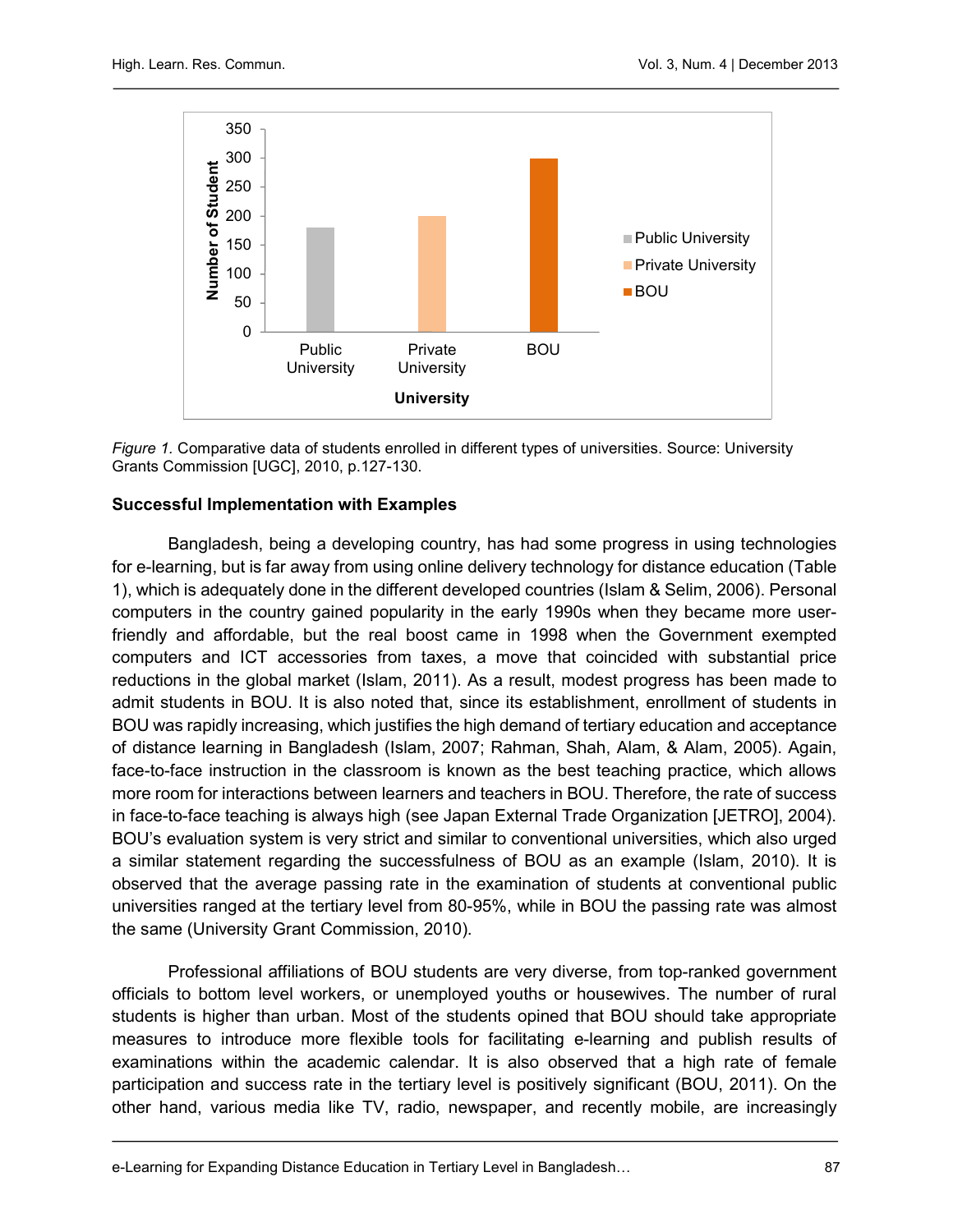popular and contributing to accelerate the quality e-learning concepts in Bangladesh. As Mahmud (2009) observed, Bangladesh Open University, with a current enrolment of 378,382, may be regarded as a mega university compared to universities in the developed world (such as Malaysia, China, India, United Kingdom, etc.), and undoubtedly this has been a great example of successful implementation of e-learning concept. So, it can be said that there are huge opportunities and scope to use online technologies for rapid expansion of e-learning for distance education in the country.

### Major Problems of e-Learning in Distance Education

Although e-learning for expanding distance education in Bangladesh is becoming more popular with learners each day, it is still far from gaining the mass level benefits of e-learning. Based on the researcher's observations and experience, the major problems, which are identified for quality e-learning in distance education at the tertiary level in Bangladesh, are discussed below (see also Kamal & Sultana, 2002; Mahmud, 2010).

- Lack of faculty resources in quality e-learning for distance education. The study identified that most of the key positions at BOU are occupied by people familiar with conventional institutions. A tendency toward the 'Conventionalization of the Distance Learning System' is observed sometimes.
- Access to ICT is very limited in Bangladesh because of economic constraints. Many students do not even have access to electricity, telephone, radio, and television, which makes the use of ICT still a dream. That's why, for many students, access to a PC at the workplace or at home is not viable at the present time.
- Lack of proper coordination in quality management of e-learning for distance education is another vital problem.
- Delay in production of e-learning materials and their proper delivery is marked as a vital problem in the context of Bangladesh.
- Financial difficulties faced by parents; absence of infrastructure, such as electricity and telephone lines in many parts of the country; and lack of funds and other resources at universities to improve their computer laboratories are also major impediments to the introduction of new technologies that require substantial capital investment.
- Higher research and evaluation activities are very limited in terms of quality e-learning for distance education at BOU.
- Due to unavailability of Internet and low bandwidth, very few learners can use the Internet on a regular basis.
- Government sponsorship is much lower in BOU than in any other university in Bangladesh.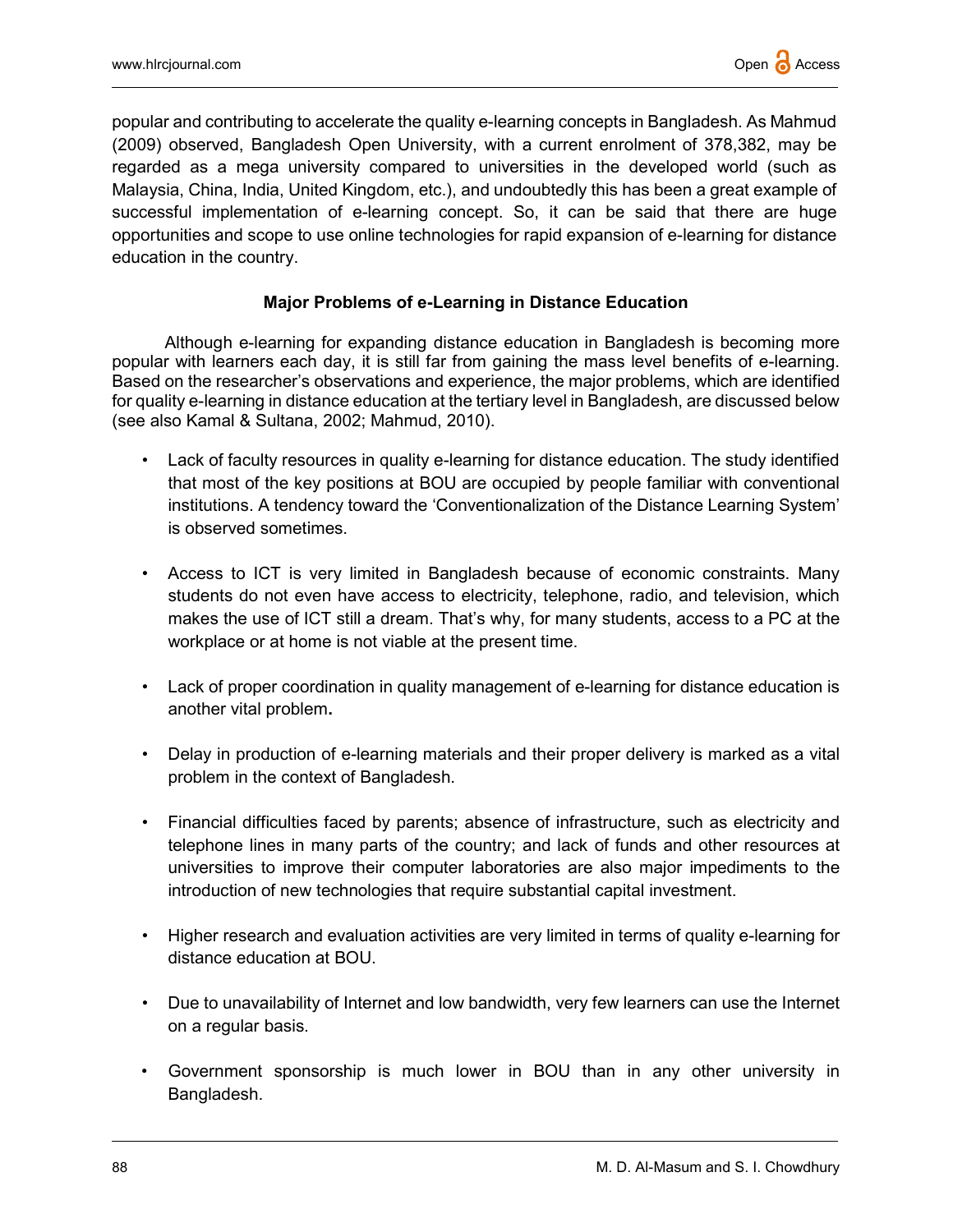#### Recommendations for Solving the Problems

The researcher, besides pin-pointing the impediments to the development of quality elearning for expanding distance education, have put forward some viable recommendations to solve the problems.

- An initiative should be taken by the Bangladesh government to set up a national content development center. This center can serve to coordinate content development in the country, act as a repository for quality e-contents, train and develop e-content experts, develop and monitor e-content standards, and promote knowledge sharing among elearning providers.
- Technology-related activities should be made an integral part of higher education, which would provide opportunities for students to interact with resources that they might use later. Teachers must try to combine traditional instruction with the ICT-based education so that students view technology with a more positive attitude.
- Accessibility and connectivity needs to be further improved for the expansion of quality elearning for distance education at the tertiary level.
- Improvement of infrastructures of ICT and introduction of schemes to provide computers at affordable price should be a prerequisite for e-learning.
- Realizing the widespread use of mobile devices in Bangladesh, one of the ways to accelerate the acceptance of e-learning is to influence the use of mobile technology to support mobile learning. Mobile learning will also help overcome the problem of accessibility and connectivity.
- It is suggested that higher secondary schools and universities should take steps to impose computer literacy among all teachers and students prior to introducing e-learning and distance education.
- It is necessary to take initiatives to overcome problems related to technological, psychological, socio-cultural and economic factors that would affect commencement of elearning in Bangladesh.
- The feedback from students should be taken into account continuously while designing and implementing the ICT-based education, which results in students' better appreciation of the purpose of introducing ICT into education.
- Extended public support in audio-visual media use. Government should allow BOU to use a separate television channel or a generous time slot (4-5 hours a day) in the national TV and radio channel.

### **Conclusion**

E-learning and distance education is now a reality in Bangladesh which can enhance the educational level of its large population. The study pointed to several major reasons with solutions to properly promote e-learning for distance education at the tertiary level in Bangladesh. Lack of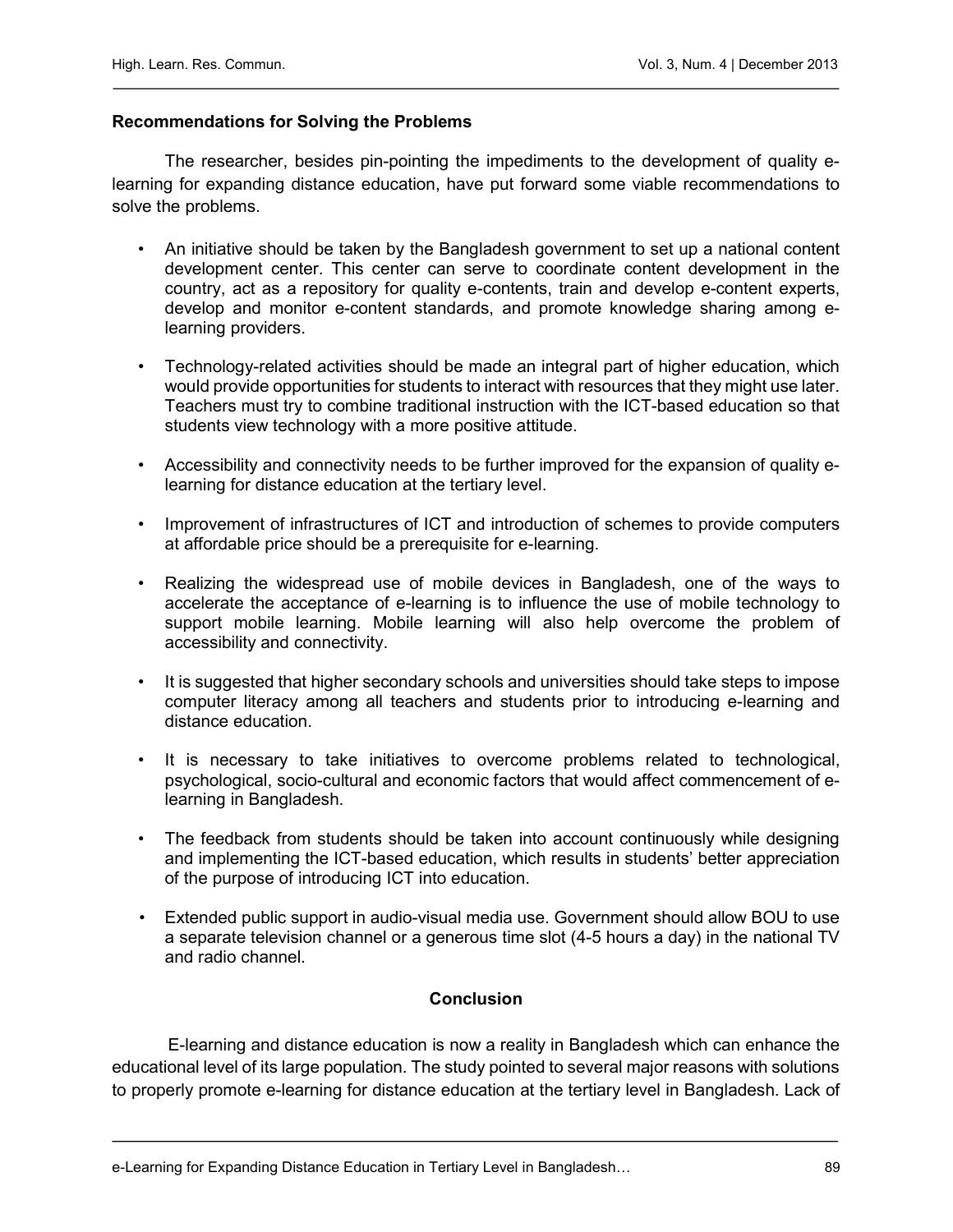motivation to learn the new technology, coupled with the very conservative anti-technology attitudes and lack of confidence to practice computer applications, are the most difficult issues facing distance education in Bangladesh. Poor levels of competency among the students and teachers, and financial deficiency faced by parents and learners, absence of infrastructure such as electricity and telephone lines in many parts of the country, and lack of funds and other resources at universities to improve their computer laboratories are also identified as major impediments for e-learning in distance education. In spite of different obstacles of distance education, recent developments and Government awareness of ICT have opened an opportunity to adopt quality e-learning at the tertiary level. Considering the recent expansion of ICTs in the country, BOU could introduce some modern ICTs like e-mail, web-based learning (e.g., open courseware), and CD-ROM for delivering its course-materials through e-learning for its advanced learners.

However, before introducing an advanced ICT in BOU, it is suggested to perform enough research on student access, cost, and other related parameters essential for its success. To scale up quality e-learning for expanding distance education at the tertiary level, conventional universities should also introduce academic programs through distance mode in parallel with traditional face-to-face classroom instruction. Again, BOU should not forget the valuable statement attributed to Sir John Daniel, "...can we have quantity with quality. It is the right time for BOU to introduce more flexible e-learning using modern ICT including mobile phone in combination with current delivery methods" (Daniel, 2009).

Bangladesh is currently connected to the information super-highway through submarine cables, which will add a new spin in the expansion of Internet and other electronic communications. More than 20 million mobile phone users throughout the country reflect the real phenomenon of quick acceptance of modern ICT by the people. Private TV channels have also started interactive live non-formal educational programs for increasing public awareness in health and other affairs. But, the full potential of the ICT infrastructure is yet to be exploited by BOU and other institutes that are committed to the promotion of distance e-learning. It is expected that the current improvement of the ICT infrastructure of Bangladesh may promote e-learning for distance education at the tertiary level in Bangladesh. This is in accordance with Sheik Hasina, the current Prime Minister of Bangladesh, who expressed a vision of "Digital Bangladesh" by 2021 to accomplish a knowledge-based society that realizes the power of e-learning for all the people in the country.

#### References

Bangladesh Bureau of Statistics (BBS). (2011). Population & housing census preliminary report. Dhaka: Ministry of Planning, Government of the People's Republic of Bangladesh.

Bangladesh Open University [BOU]. (2004). General information. Retrieved from the BOU website: http://www.bou.edu.bd/home.php

Bangladesh Open University [BOU]. (1998). Training Section Record Book 1992-1998.

Bangladesh Open University [BOU]. (2011). Student Support Service (SSS), Division Record Book 2010-